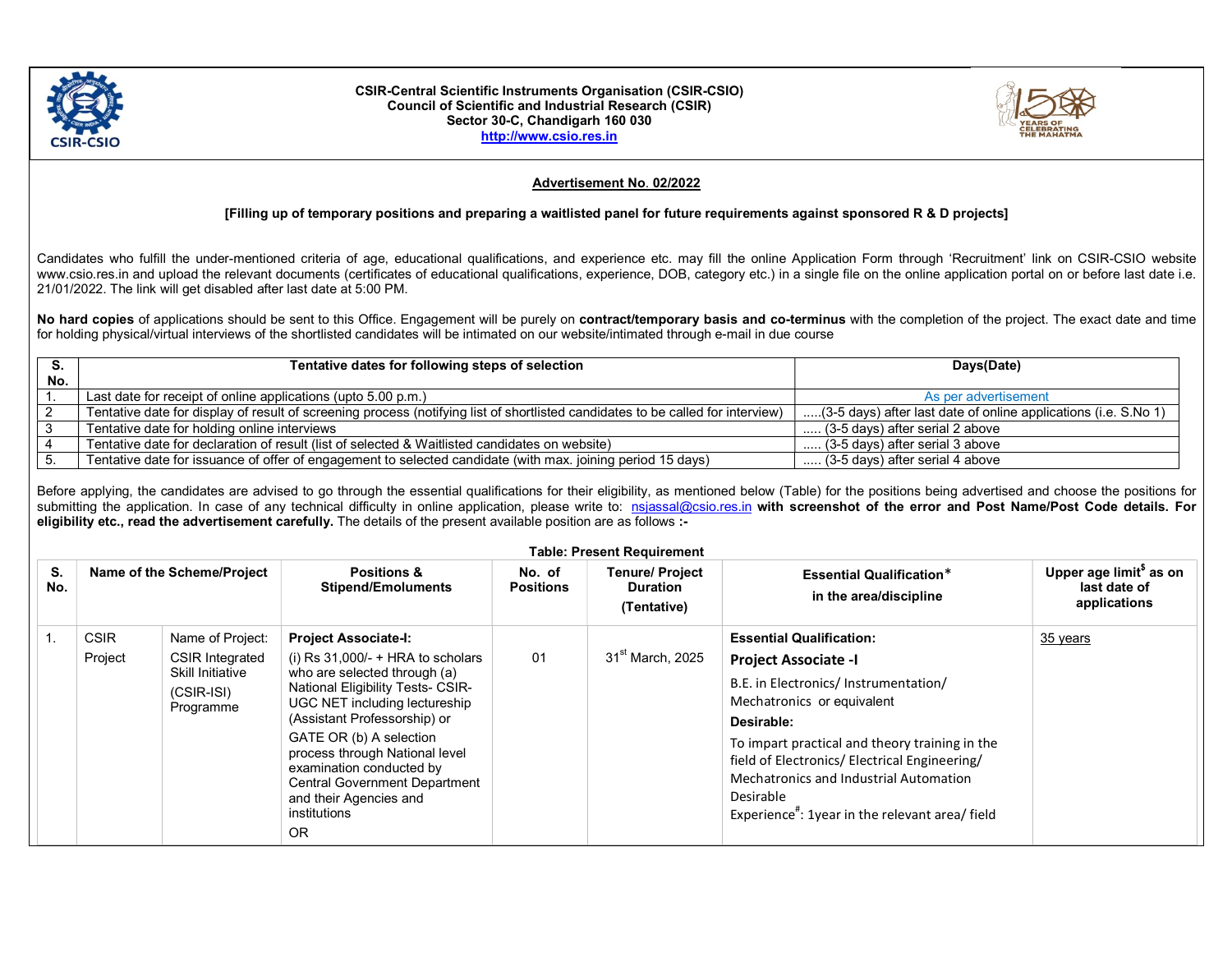|                                    | (ii) $Rs 25000/- + HRA$ for others<br>who do not fall under (i) above<br><b>Scientific Administrative</b><br>Assistant<br>Rs18,000/- + HRA<br>*As per requirement of PI | 01 | $31^{\rm st}$ March, 2025 | <b>Essential Qualification:</b><br><b>Scientific Administrative Assistant</b><br>Graduate degree in any discipline of full time<br>duration<br><b>Desirable:</b> To manage the activities related to<br>admission, counselling, placement, soft skills,<br>workshops, conferences, etc. of skill development<br>project | 50 Years |
|------------------------------------|-------------------------------------------------------------------------------------------------------------------------------------------------------------------------|----|---------------------------|-------------------------------------------------------------------------------------------------------------------------------------------------------------------------------------------------------------------------------------------------------------------------------------------------------------------------|----------|
| <b>Total vacancies (Tentative)</b> | $\sim$                                                                                                                                                                  | 02 | --                        | $\sim$                                                                                                                                                                                                                                                                                                                  |          |

\$Upper age limit shall be reckoned as on the last date of receipt of applications.

#Experience: Experience shall be counted after obtaining the minimum prescribed qualification

\*Candidates possessing essential qualification (E.Q.) in the required area/discipline only should apply, others are not eligible. Result Awaited candidates are not eligible.

Other Benefits: Accommodation (subject to availability), food facility and other amenities in campus.

## Please note:

- 1. The performance of the candidates selected against all the above-mentioned positions will be reviewed at regular intervals (3/6 months etc.) and based on the performance as per the project mandate, further extension (if applicable) will be provided from time to time.
- 2. The candidates who have already served CSIR-CSIO or any other lab / institute of CSIR as any Project Assistant / Project Fellow / JRF (in contract R&D projects) / SRF (in contract R&D projects) / Research Associate etc. for a total period of 5 years or more are not eligible for these engagements. The candidates who have served for a period less than 5 years will have tenure up to remaining period till completion of five years.
- 3. Medical Facilities for self will be provided through CSIR-CSIO Dispensary only to the extent available as per rules. This will be limited to self only and not for family members/dependents.
- 4. Reservation: As regards reservation, if all things are equal, SC/ST/OBC/PH candidates may be given preference over General candidates so as to ensure their representation.
- 5. In case a large number of candidates apply for the position, Selection/Screening Committee will have discretion to shortlist the candidates for interview based on written exam or percentage of marks or desirable qualification/experience or higher qualification or any other criteria deemed fit. In respect of equivalence clause in Essential Qualifications, if a candidate is claiming a particular qualification as equivalent qualification for recruitment as per the requirement of advertisement, then the candidate is required to produce order/letter in this regard, indicating the Authority (with number and date) under which it has been so treated otherwise the Application is liable to be rejected.
- 6. List of selected candidates will be displayed on website. In addition, a waiting panel will also be drawn for meeting future requirements of the project and it will be valid for one year.
- 7. The selected candidates are expected to join within fifteen days from the date of receiving offer of appointment, after completion of pre-appointment formalities like medical examination and character verification etc.
- 8. The selected candidates will have to deposit an amount equivalent to Fifteen Day's stipend as a Security Deposit (Refundable) with CSIR-CSIO, at the time of joining.
- 9. CSIR-CSIO reserves the right to cancel or withdraw the award in case of any discrepancy found, in the candidature of any selected candidate at any stage.
- 10. CSIR-CSIO reserves the right not to fill up a particular position, if it so desires. The number of vacancies indicated above may vary at the time of actual selection.
- 11. No TA will be paid to the candidates for attending the interview.
- 12. The engagement as a Research Intern (RI) (if applicable) under the 'CSIR Diamond Jubilee Research Intern Awards' Scheme is purely on temporary basis. The Intern shall have no claim for further extension, absorption or regularization in CSIR after the expiry/termination of the Internship. The engagement can be terminated by either side by giving one month's notice OR stipend in lieu thereof without assigning any reasons. It is not a CSIR-CSIO appointment and will not confer any right on the incumbent to any claim implicit or explicit on any position.
- 13. All the above positions in CSIR-CSIO are purely temporary contractual engagement co-terminus with the projects. The number of vacancies indicated above may increase/decrease.
- 14. The guidelines issued by CSIR Headquarters for the projects sponsored by CSIR shall be applicable as per CSIR OM dated 13 August, 2020 and 9<sup>th</sup> March, 2021 (available on www.csir.res.in). CSIR has adopted DST, GoI OM No. SR/S9/Z-05/2019 dated 10 July 2020 pertaining to guidelines and emoluments of project staff in R&D projects.
- 15. DST OM No. SR/S9/Z-08/2018 dated 30.01.2019 shall be applicable for DST sponsored projects for JRF/SRF.